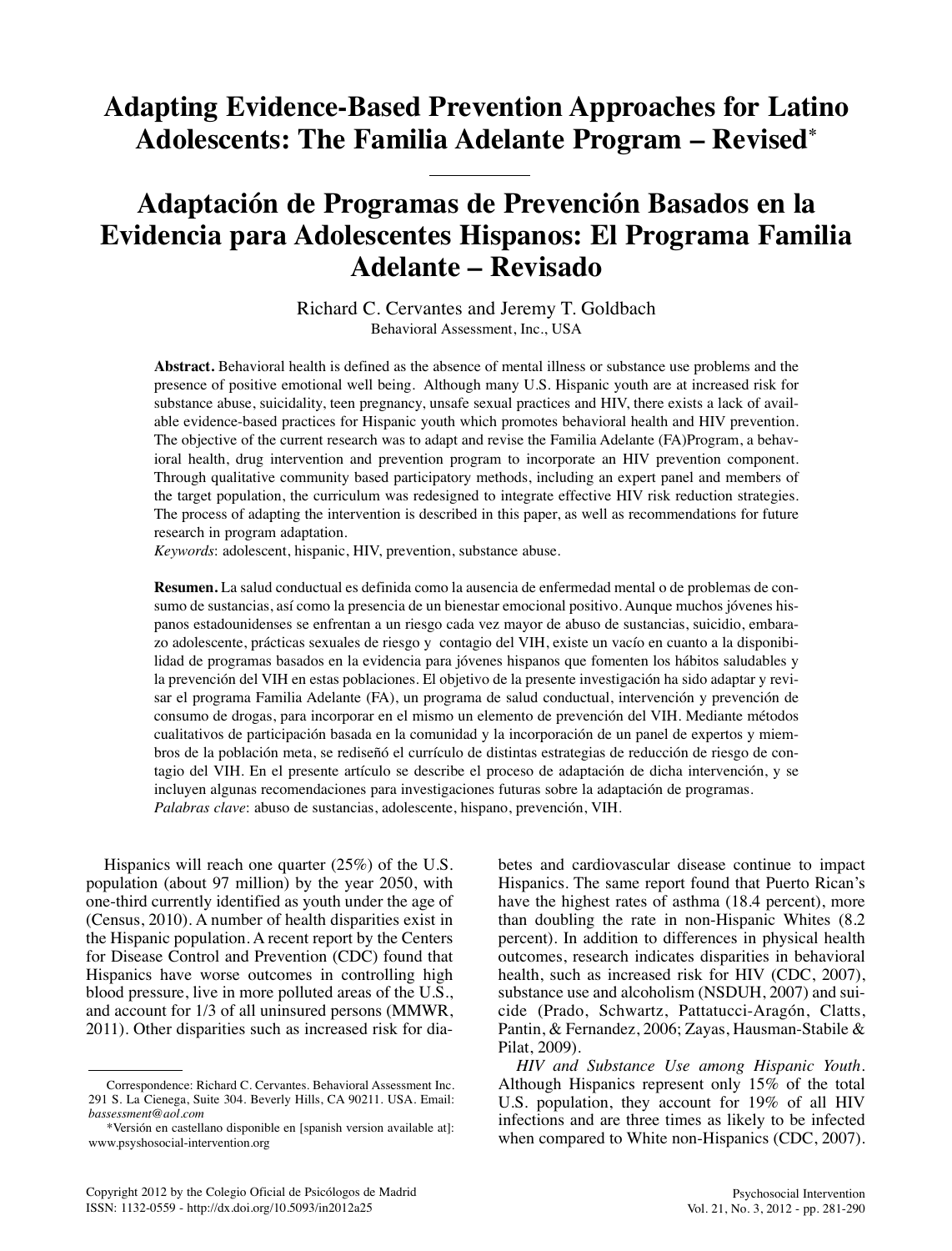In 2004, HIV was the  $6<sup>th</sup>$  leading cause of death for Hispanic men and the  $5<sup>th</sup>$  leading cause of death for Hispanic women ages 25-44 (CDC, 2004). Furthermore, while unprotected sex is the primary route of HIV transmission for heterosexual contact, Hispanic adolescents are the least likely to report condom use (CDC, 2008).

Exposure to environmental stressors such as migration and language barriers contribute to HIV risk in Hispanics (Shedlin, Decena, & Oliver-Velez, 2005) as well as a lack of access to prevention services (Latino Issues Survey, 2010). Socioeconomic and cultural factors such as poverty, unemployment, transience, lack of formal education, immigration status, family dislocation due to deportations, inadequate health insurance, and limited access to health care all impact HIV prevention for Hispanics (CDC, 2010; DeNavas-Walt, 2005; Smedley, Stith, & Nelson, 2002). Further, some Hispanics may avoid testing, prevention counseling, or treatment due to fears of discrimination and stigma based on their cultural background (CDC, 2007; Morales, Lara, Kington, Valdez, & Escarce, 2002).

Hispanics also report disparate rates of substance use (CDC, 2004; 2007). For example, Pemberton, Colliver, Robbins, & Gfroerer (2011) found that onefourth (25.7%) of Hispanic adolescents have used alcohol in the last 30 days. Hispanic adolescents also report the highest rates of crack, heroin and crystal methamphetamine use when compared to all other ethnic categories (Monitoring the Future, 2008). In a July 2009 report, the National Survey on Drug Use and Health found that 9.4% of Hispanics, 12 and older, were in need of substance abuse treatment for alcohol or illicit drug. Additionally, Hispanics born in the U.S. were 6.4 % more likely to need treatment when compared to their foreign born peers.

*Interventions to address HIV risk and drug use.* Recent advances have been made in the development of curriculum based behavioral health programs for adolescents. The National Registry of Effective Programs and Practices (NREPP), for example, now lists more than 200 substance abuse prevention interventions for various populations and settings. The CDC's Diffusion of Effective Behavioral Interventions (DEBI) registry lists more than 29 HIV prevention interventions. Interventions for Hispanics, however, continue to lag behind. For example, the DEBI registry includes some HIV education approaches for Hispanic communities, including ¡Cuidate! (Villarruel, Jemmott III & Jemmott, 2006) and Modelo de Intervencion Psicomedia (MIP; Robles, Pastor & Manjon, 2004), but do not address early prevention of substance use. A recent review by Szapocznik, Prado, Burlew, Williams & Santisteban (2007) identified only four drug abuse prevention models that, (a) utilized random control trials, (b) targeted Hispanic youth ages 12-17, and (c) had Hispanics representing 70% or greater of the sample.

Interventions that target both HIV and substance

abuse prevention in adolescents are scarce (*see* Hershberger, Wood, & Fisher, 2003; Rotheram-Borus et al., 1997), or are not designed for Hispanic youth. For example, *Familia Unida* is a substance abuse prevention model which incorporates HIV education. Based on an eco-developmental theory, participants are selected on the basis of macro-systemic risk factors (e.g., poverty, immigrant status). The model services the target community through parental investment, adolescent self-regulation/behavior control, and adolescent school bonding (Castro, Barrera, & Holleran Steiker, 2006). Another model, *Storytelling for Empowerment* (Nelson & Arthur, 2004) helps adolescents at risk for substance use, HIV and other behavioral health problems resulting from low socioeconomic status, violent community life and poor physical health. The program targets risk factors through stories that share cultural values and identity formation in a positive peer group session. To the research team's knowledge, these are the two primary programs which exist to target both HIV and substance use in Hispanic youth and their families. The strong connection between HIV and substance abuse calls for more integrated and comprehensive prevention programming, particularly for Hispanic youth (Cervantes, Goldbach, & Santos, 2011).

#### **Adaptation of Existing Curricula**

In recent years, researchers have begun exploring the efficacy of making adaptations to existing curriculum (e.g., Hecht et al., 2003; Kumpfer, Alvarado, Smith, & Bellamy, 2002). For example, research in the area of drug prevention shows that adapted versions of interventions can have increased effects, especially in recruitment and retention (Hecht et al., 2003; Kumpfer, Alvarado, Smith, & Bellamy, 2002; Holleran et al., 2005; Holleran & Hopson, 2012). However, as inappropriate implementation may result in lost program effects (Dusenbury, Brannigan, Falco, & Hansen, 2003), adaptations should be made with rigorous empirical approaches.

This qualitative study aimed to adapt an effective drug prevention and stress reduction program for Hispanic youth and families. Specifically the researchers used a 3-stage, community based participatory design to adapt Familia Adelante for use in HIV prevention settings with Hispanic youth and parents. Culturally focused recommendations were sought from community stakeholders, youth and experts.

## **Method**

*Rationale for Curriculum.* The present study adapted Familia Adelante (Cervantes, 1993; Cervantes & Pratt Peña, 1998; Cervantes, Kappos, Duenas, &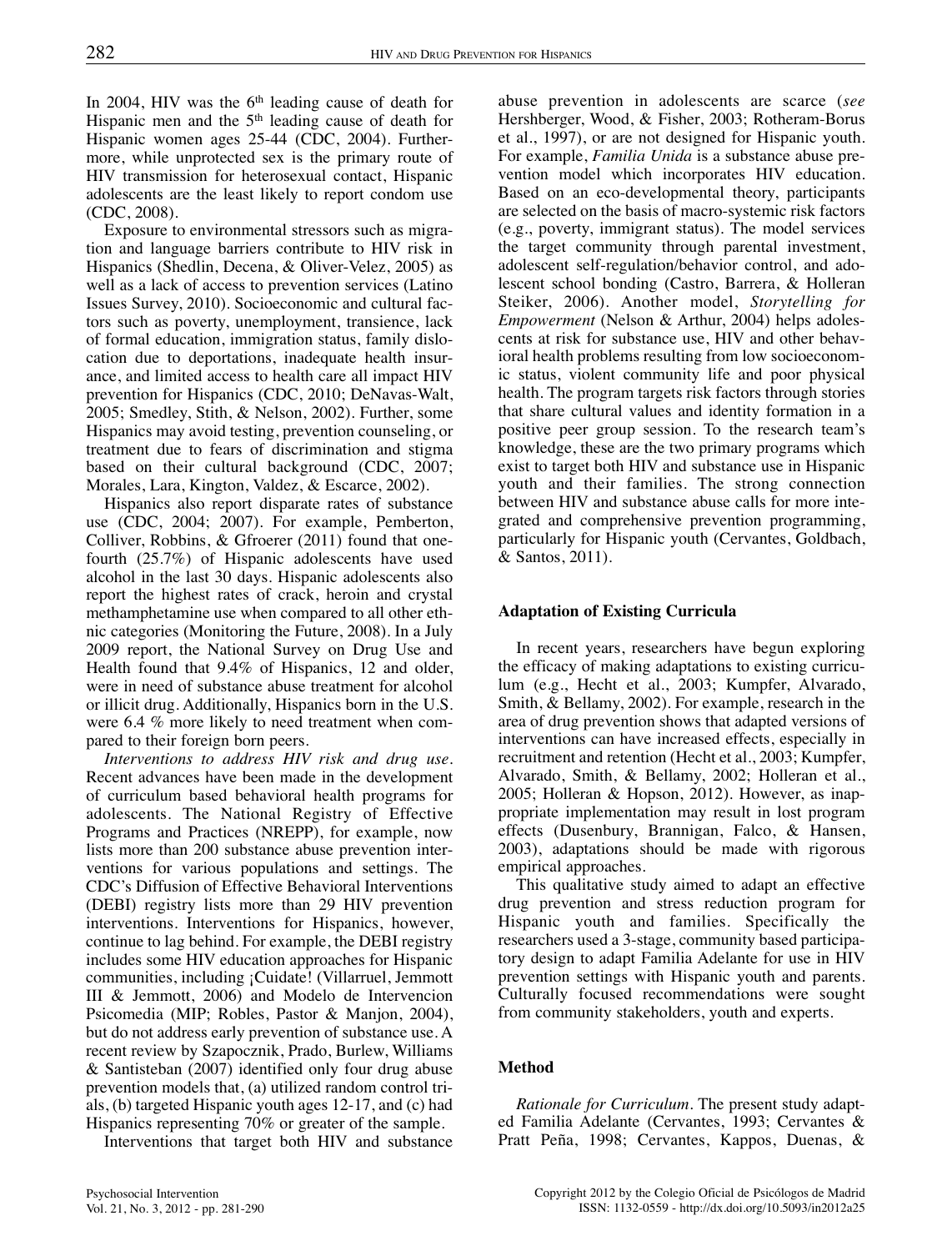Arellano, 2005; Cervantes, Goldbach, & Santos, 2011), a 12-session psycho-educational prevention/early intervention, curriculum based program from Hispanic youth ages 11-14. Familia Adelante (FA) was originally developed to expand the availability of culturally tailored behavioral health promotion and early intervention programming for Hispanic youth and families. In a series of qualitative studies similar to the current approach, Familia Adelante was developed as a culturally grounded approach to improving overall behavioral health functioning of Hispanic families through reducing acculturation stress (Cervantes, 1993). A comprehensive, 12 session curriculum for parents and youth prevention intervention sessions was developed covering topics that were grounded in stress research of the principal author and colleagues (e.g. Cervantes, Padilla, & Salgado de Snyder, 1991). The original curriculum included: (a) Family Stress and coping concepts, (b) Drug use knowledge, (c) Parenting problems and strategies, (d) Youth Acculturation issues and coping strategies, (e) Peer stress and resistance training, (f) Early identification of behavioral problems, (g) School stress and culture, (h) Immigration stress and coping, and (i) Family economic stress and coping. The curriculum was evaluated and found effective in reducing family stress, reducing youth behavior problems, enhancing academic achievement and psychosocial coping, and decreasing substance use patterns in Hispanic youth through multiple studies (*see* Cervantes, 1993; Cervantes & Pratt Peña, 1998; Cervantes et al., 2011).

*Design.* The study design was primarily qualitative, and was an adaptation of the method used to develop the original curriculum (Cervantes, 1993; Cervantes et al., 2005). The study employed a community based participatory research (CBPR; Minkler & Wallerstein, 2008) approach. In CBPR, researchers are joined in partnership with members of the community, identified as "experts". As the current study sought to develop an integrated behavioral health and HIV prevention program for Hispanic youth and their families, the community included members of this target population, as well as established research experts in the field, as an expert panel. Additionally, the study relied upon program development and adaptation methods established through prior research (e.g., Holleran & Hopson, 2012). The three-stage approach to adaptation is described below.

*Expert Panel Sample.* The Principal Investigator of this study is a charter member of the National Institute on Drug Abuse (NIDA) National Hispanic Science Network. From the network, two Hispanic clinical research experts were identified to serve on the expert panel. Additionally, a clinical expert in HIV and substance abuse was identified to participate on the panel. The inclusion criterion for the expert panel included having specific expertise in Hispanic mental health, substance abuse, and HIV best practices and research. The experts selected were well published in the field of Hispanic mental health (*see for example* De La Rosa, Rugh, & Rojas, 2005; Guilamo-Ramos, Bouris, & Gallego, 2012). Additionally, all experts had established reputations of being leaders in the development and implementation of HIV and substance abuse research and services.

*Community Participant Sample.* Each of the three study sites (Los Angeles, Las Cruces and Miami) conducted eight focus groups (four with youth, four with parents) for a total of 24 groups. In order to identify potential participants, we approached several organizations in each of the cities with established ties to the research staff and/or expert panel. We also sought to identify community sites with ethnically diverse samples (e.g., Cuban, Mexican, Puerto Rican), to elicit a diverse set of feedback from culturally different groups, in an effort to ensure the final product would be relevant to the largest audience.

The sample of participants was stratified to engage unique risk factors that would be targeted through the FA-R. One group at each of the three community sites included active or recently active substance using teens, with a separate focus group held with their parents. It was expected that these youth, due to their experiences with substances, would be uniquely capable of making recommendations for their non-using peers. This method for identifying cultural appropriateness in substance use prevention curriculum adaptation has been shown successful in previous studies (Holleran, 2008). The other sample included sexually active or recently active teens and their families. It was expected that these youth, due to their experience with sexual behavior, would offer unique insight into what may prevent their abstaining peers from engaging in risky sexual practices.

Similarly to those youth and families that would participate in the program, inclusion criteria for the study were: 1) Hispanic ethnic identification (including Caribbean, Puerto Rican, Cuban, Dominican, Central American and Mexican backgrounds), 2) a parent and child both available for participation, 3) youth either has history of ATOD use or is sexually active, and, 4) all participants willing to provide consent. Both Hispanic–White and Hispanic-Black participants will be recruited and included in the sample. The only criteria for parental participation were a willingness to participate, and a child that met study inclusion criteria.

In the current climate, a constellation of sociodemographic and sociopolitical barriers prevent Hispanics from access to and utilization of mental health services. These same barriers, in addition to others (e.g., transportation, childcare), may have potentially prevented participants from attending the focus groups. Therefore, we over-recruited by 25% (Morgan, 1997). An overview of the focus group sampling is provided in Table 1, below.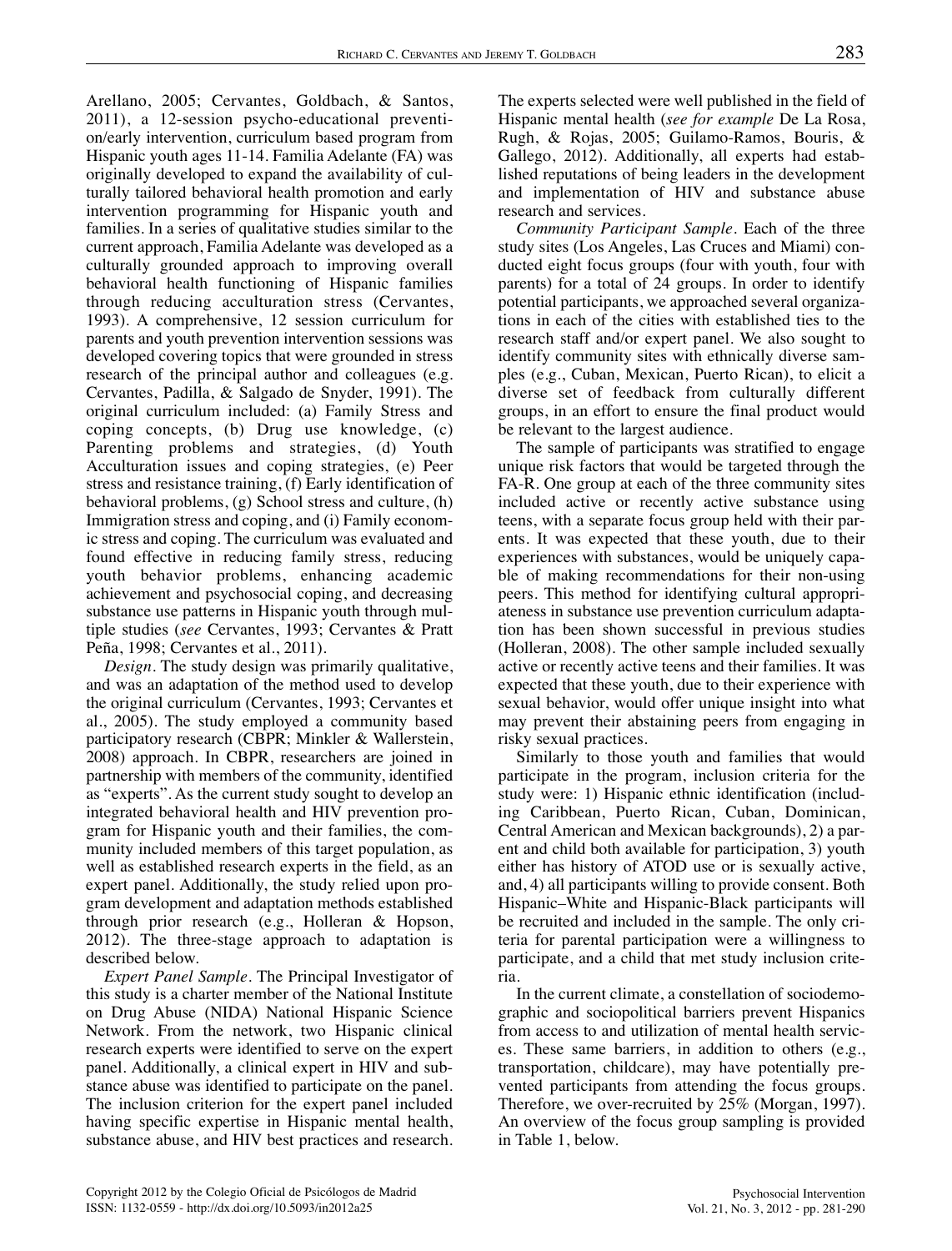|                                                                          | <b>LOS ANGELES</b>                 |                                    | <b>MIAMI</b>                                                  |                                                                | <b>LAS CRUCES</b>                  |                                     |
|--------------------------------------------------------------------------|------------------------------------|------------------------------------|---------------------------------------------------------------|----------------------------------------------------------------|------------------------------------|-------------------------------------|
|                                                                          | Parents                            | Youth                              | Parents                                                       | Youth                                                          | Parents                            | Youth                               |
| Families living in<br>communities<br>surrounding the<br>collection sites | 2 groups<br>$(n = 6)$<br>$(n = 6)$ | 2 groups<br>$(n = 5)$<br>$(n = 7)$ | 4 groups<br>$(n = 10)$<br>$(n = 8)$<br>$(n = 6)$<br>$(n = 6)$ | 4 groups<br>$(n = 12)$<br>$(n = 12)$<br>$(n = 6)$<br>$(n = 6)$ | 2 groups<br>$(n = 9)$<br>$(n = 9)$ | 2 groups<br>$(n = 12)$<br>$(n = 8)$ |
| Subjects (Total = $129$ )                                                | 12                                 | 13                                 | 30                                                            | 36                                                             | 18                                 | 20                                  |

#### Table 1. Sampling Schedule

# **Procedure**

*Stage 1. – Expert Panel Review of Familia Adelante.* The first stage of the curriculum adaptation procedure included the use of a panel of experts in Hispanic mental health and HIV research. The experts were asked 1) to review a mail out package of FA-R related materials, and 2) to participate in a series of qualitative phone interviews. The purpose of these interviews was to facilitate their review of the original Familia Adelante curriculum and seek suggestions for modifications to existing components of the curriculum. Additionally, the interviews served as an opportunity to identify core HIV prevention related constructs that should be included in the adapted curriculum.

Prior to the interviews, the expert panel was sent an information packet that included a copy of the FA curriculum. Additionally, each member was sent a number of research articles on HIV and substance abuse in Hispanic families. Experts were provided with the NIDA Prevention Principles as general guidelines for adaptation (NIDA, 2011), and articles that identify evidence-based approaches for adolescent HIV prevention (Ingram, Flannery, Elkavich, & Rotheram-Borus, 2008), prevention of sexual debut, family mediators of sexual behavior (Guilamo-Ramos, Bouris, Jaccard, Lesesne, & Ballan, 2009), parenting communication and sexual behavior (Allen et al., 2008), and cultural factors in family-based HIV prevention with Latino youth (Lescano, Brown, Raffaelli, & Lima, 2009). Relying on these articles and other empirical works known to the reviewer, strategies were identified for content inclusion.

Expert reviewers were instructed to review all materials, and were also provided with scoring sheets for each of the twelve FA modules. The scoring sheets included six questions related to the current curriculum (e.g., current strengths, weaknesses, cultural changes needed, delivery approach) and three questions related to recommended HIV adaptations (e.g., what empirical principals can be integrated into this module, recommended delivery, behavioral target). This approach allowed the research team to clearly identify researchbased content that did not rely solely upon clinical judgment. The scoring sheets were summarized by a

member of the research team. Based on the summary feedback from the panel, new HIV prevention content that was then included in each of the twelve modules. All changes were made directly into both youth and parent curricula using track changes, so that new content could be easily identified throughout the process. Final review and approval all content change was conducted by the PI/developer.

*Stage 2. – Community Focus Groups Review of Familia Adelante.* Following incorporation of the expert panel recommendations, a second stage of the adaptation process employed focus group interview methods with Hispanic families who are similar to those highrisk families that had previously participated in the FA program. Focus groups were also conducted with groups of Hispanic families that fit the characteristics of individuals who would likely benefit from the FA-R intervention. The inclusion of focus group methods was most appropriate, as they elicit a controlled form of group interaction that was likely to uncover latent domains of acculturation related experiences (Morgan, 1997; Stewart, Shamdsani, & Rook, 2007). Focus group methods also enabled the research team to learn how Hispanic participants think about and describe life events, appraisals and coping mechanisms in a setting where other individuals were likely to have shared similar experiences in a group context. Focus groups allowed for participants to reflect on the relevance of the curriculum with similar peers, encouraging honest feedback.

The research team selected three unique sites throughout the United States (Los Angeles, Miami, Las Cruces) to complete community-based focus groups. At each focus group, parents and youth were divided into separate groups. This was done for two reasons. First, parents and youth may feel uncomfortable sharing honestly about curriculum content in the presence of their other family members. Second, the curriculum is designed with separate workbooks for the parent and youth, and so feedback opportunities were designed toward the appropriate curriculum. In the focus groups, participants completed consent forms, and were given scoring sheets related to each of the core objectives for each module in the curriculum. Participants then were given an opportunity to discuss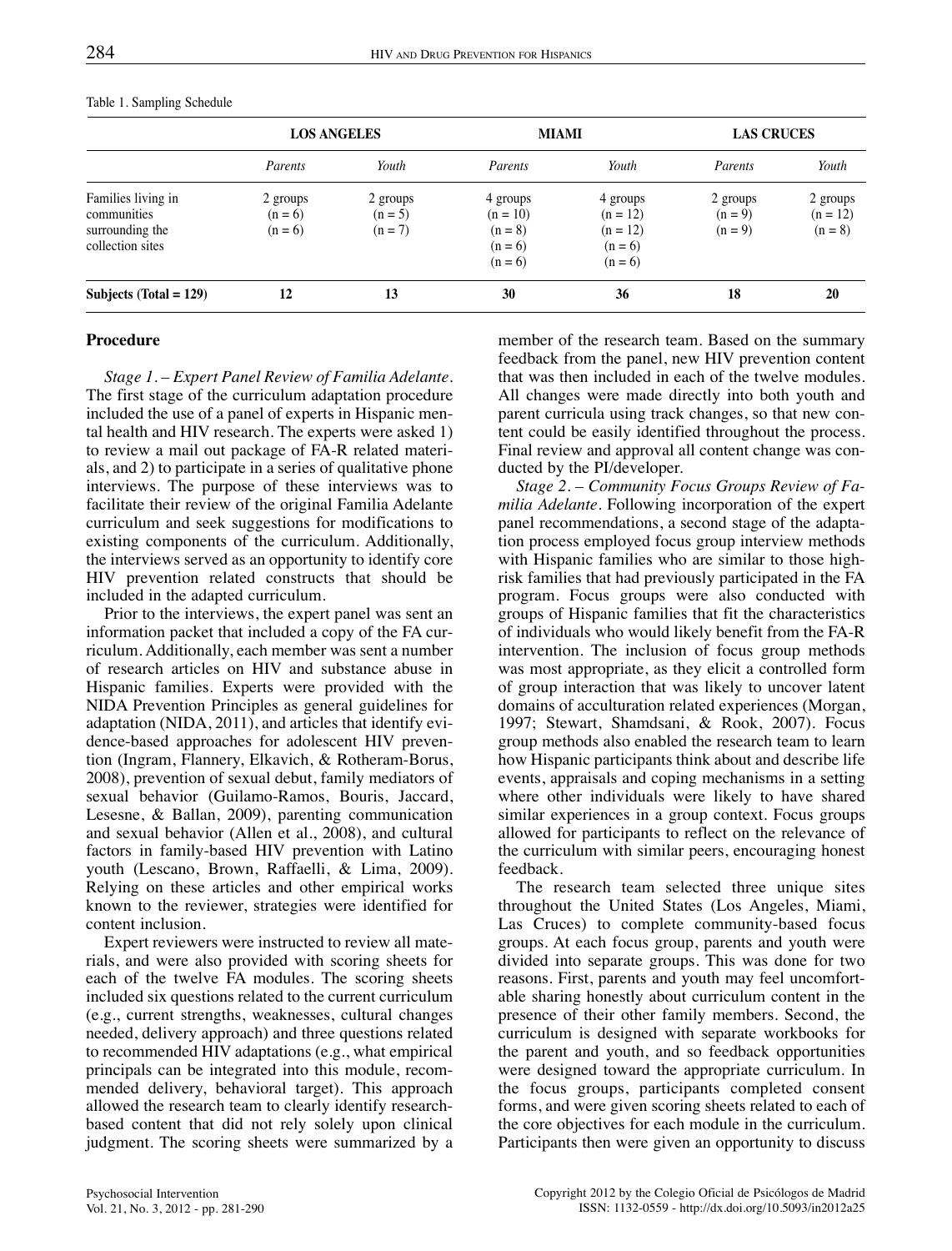their reactions to the module content, provide feedback on improvements, and identify any negative reactions (e.g., content is offensive) to the material. All focus groups were recorded and reviewed during the analysis.

Participants of the focus groups were presented each session of the FA-R which was displayed by research team members using LCD projector and large projection screen. Depending on the language preference of the group members these presentations were given in English or Spanish. An interview protocol included a number of standard questions that were then asked following the presentation of each of the 12 FA session modules (e.g., What did you like/dislike about this module? What changes would you suggest?). Focus group questions related to improving clarity, comprehensibility, and cultural relevance. Recommended changes provided by the focus groups were identified in track changes within the original curriculum, and noted as community-level recommendations.

*Stage 3.* Based on expert panel and community participant input, a draft FA-R curriculum was developed by the research team. In the final stage of the adaptation process, the expert panel was provided with a marked version of the curriculum, which included all three expert panelists recommendations along with the community participant recommended changes. From this, additional interviews were scheduled with the expert panelists to clarify their written comments and point disagreement about changes to the curriculum.

## **Results**

*Demographic Characteristics. For the community sample,* demographic information was collected from youth  $(n = 60)$  and adult  $(n = 59)$  participants. The majority of adult participants were female (65%). 25% of parents had 3 children, followed by 20% with four, then five (9.8%). 87% of participating parents were not

Table 2. Summary of HIV-related Adaptations to Familia Adelante Curriculum

| Session | PARENT TOPICS                     | <b>HIV ADAPTATION</b>                                                                                                  | YOUTH TOPICS                        | <b>HIV ADAPTATION</b>                                                             |
|---------|-----------------------------------|------------------------------------------------------------------------------------------------------------------------|-------------------------------------|-----------------------------------------------------------------------------------|
| 1       | Introduction &<br>Evaluation      | <b>Introduction to HIV disparities</b><br>in Latino's (Lescano et al.,<br>2009)                                        | Introduction &<br>Evaluation        | <b>Introduction to HIV</b><br>disparities in Latino's<br>(Lescano et al., 2009)   |
| 2       | Concept<br>Building               | <b>Basic HIV Education</b><br>(CDC2011)                                                                                | Concept Building                    | <b>Basic HIV Education</b><br>(CDC, 2011)                                         |
| 3       | Feelings                          | <b>Communication Skills</b><br>(Whitaker & Miller, 2000)                                                               | Feelings                            | <b>Making healthy sexual</b><br>decisions (self-efficacy;<br>Ingram et al., 2008) |
| 4       | <b>Stress</b><br>Overview         | <b>Child Development and</b><br>communication (Friedman<br>Fisher, Schonberg & Alderman,<br>1998, Ingram et al., 2008) | <b>Stress Overview</b>              | <b>Stress and sexual</b><br>decision-making<br>(AAP, 2002)                        |
| 5       | Acculturation<br><b>Stress</b>    | <b>Traditional vs U.S. parenting</b><br>practices (Cervantes, Goldbach,<br>Yeung & Rey, 2012)                          | <b>Acculturation Stress</b>         | <b>Traditional vs U.S. norms</b><br>(Cervantes et al., 2012)                      |
| 6       | Economic/Occupa-<br>tional Stress | <b>Assertiveness in young</b><br>elationships (Ingram et al., 2008)                                                    | <b>School Related Stress</b>        | <b>Communication Skills</b><br>(Whitaker & Miller, 2000)                          |
| 7       | Parental Stress,<br>Part I        | <b>Sexual planning</b>                                                                                                 | Negative Peer<br>Pressure           | Peer pressure and sex<br>(Nahom et al., 2001)                                     |
| 8       | Family Stress,<br>Part I          | Setting expectations with child<br>about sex (Whitaker & Miller, 2000)                                                 | Family Stress, Part I               | <b>Reasons to have or not</b><br>have sex $(AAP, 2002)$                           |
| 9       | Family StressPart II              |                                                                                                                        | Family Stress, Part II              |                                                                                   |
| 10      | Gang Prevention                   | N/A                                                                                                                    | Gang Prevention                     | N/A                                                                               |
| 11      | Substance<br>Abuse Education      | Role of substance use in HIV<br>risk                                                                                   | <b>Substance Abuse</b><br>Education | Role of substance use in<br><b>HIV</b> risk                                       |
| 12      | Evaluation & Celebration          | N/A                                                                                                                    | Evaluation & Celebration            | N/A                                                                               |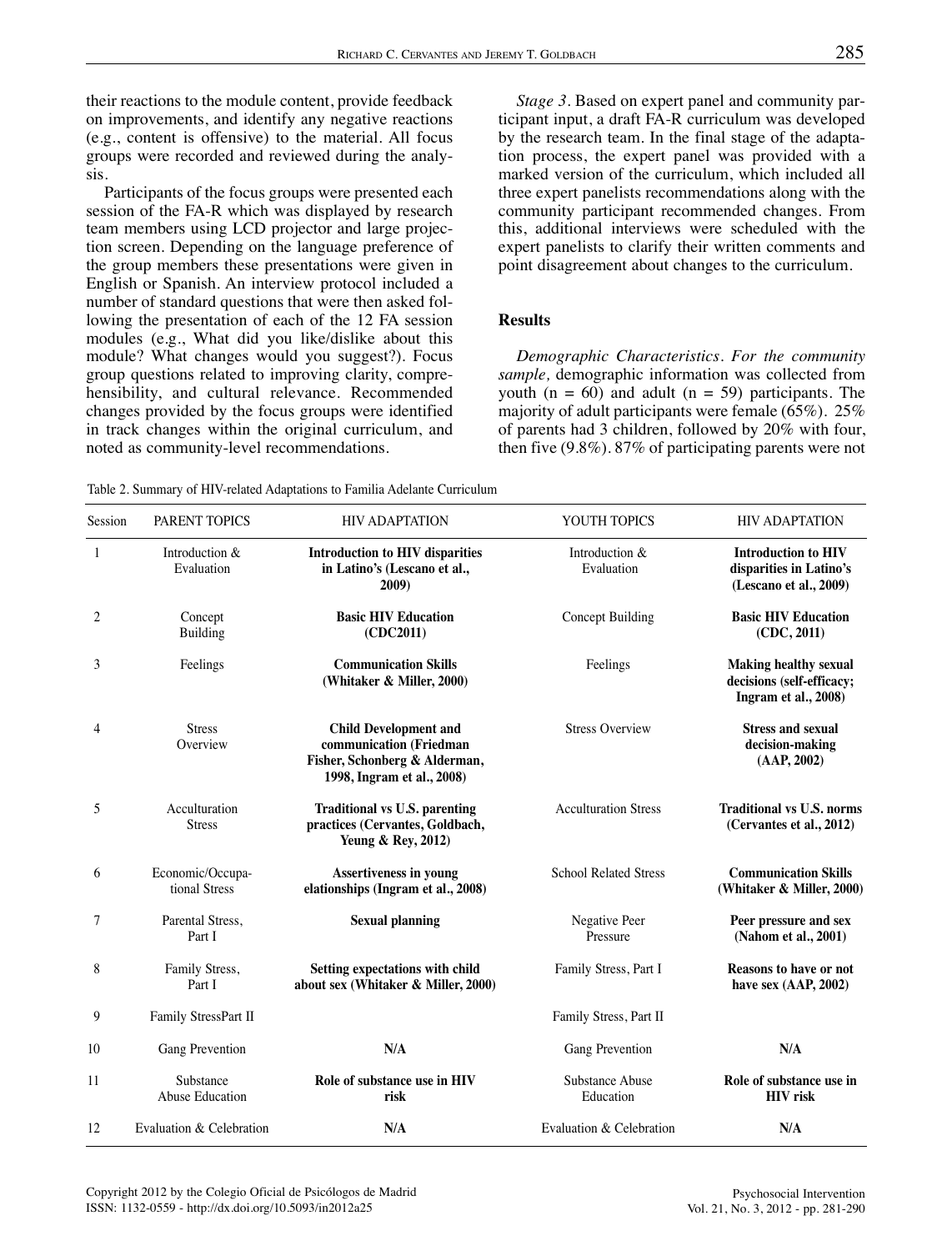#### Table 3. Synopsis of Focus Group Findings

|                  | Parent                                                                                                                                                                                                                                                                                                                 | Youth                                                                                                                                                               |
|------------------|------------------------------------------------------------------------------------------------------------------------------------------------------------------------------------------------------------------------------------------------------------------------------------------------------------------------|---------------------------------------------------------------------------------------------------------------------------------------------------------------------|
| <b>Module 1</b>  | a. Concern that some parents might be too shy<br>and therefore asked for another activity in<br>addition to role playing.<br>b. Want help in learning how to talk about sex<br>for example how parents should talk to<br>kids when they ask "how do you put a condom".                                                 |                                                                                                                                                                     |
| Module 2         | a. Identify the factors that are causing stress in<br>their children's life.                                                                                                                                                                                                                                           |                                                                                                                                                                     |
| Module 3         |                                                                                                                                                                                                                                                                                                                        | a. Take out family mapping.<br>b. Bring in an expert/guest speaker; might<br>be hard to do family mapping - hard to talk<br>about bad things in family.             |
| Module 4         |                                                                                                                                                                                                                                                                                                                        |                                                                                                                                                                     |
| Module 5         |                                                                                                                                                                                                                                                                                                                        | a. Move gang activities to module 10.<br>b. Group had trouble understanding what<br>acculturation meant.                                                            |
| Module 6         | a. Want to know more and asks for help on how to<br>deal with discrimination at work, and school.                                                                                                                                                                                                                      | a. Don't like the "School contract".<br>b. Talk more about teacher discrimination.<br>c. As a group - share experiences about stress<br>in school and offer advice. |
| Module 7         |                                                                                                                                                                                                                                                                                                                        | a. Consider removing language about "gangs" since<br>a whole session is already on it.                                                                              |
| Module 8         |                                                                                                                                                                                                                                                                                                                        |                                                                                                                                                                     |
| <b>Module 9</b>  |                                                                                                                                                                                                                                                                                                                        |                                                                                                                                                                     |
| Module 10        |                                                                                                                                                                                                                                                                                                                        | a. Add a guest speaker.                                                                                                                                             |
| <b>Module 11</b> | a. More information about the dangers of marijuana<br>because there are mixed messages on its use. For<br>example, currently it is used for medicinal purpose.                                                                                                                                                         | a. Add more on HIV education.                                                                                                                                       |
| <b>Module 12</b> | a. One parent felt that students and their families spent<br>most of the day indoors and if they are part of this<br>program they will go from school to this center, which<br>would mean even more time inside. She would like this<br>module to be held outside, maybe at a park, where the<br>kids can be outdoors. |                                                                                                                                                                     |

born in the U.S., which is supported by youth responses (86% of fathers; 93% of mothers). Most parents (80%) identify as Mexican American, and 81% of parents report speaking primarily Spanish at home, while nearly half (48%) of youth report speaking both English and Spanish at home and 50% report speaking both languages with their friends as well. Youth rarely reported speaking only Spanish with friends (6.7%).

*Expert Panel Recommendations.* Expert panelists identified a number of changes to the core curriculum to both enhance the current approach and incorporate HIV related materials. As described above, experts were asked to identify both new content, as well as

identify the empirical justification for the change. Table 3 below describes the substantive changes, and references the empirical works cited by the expert panel participants.

Overall, panel recommendations for the parent curriculum focused on educating parents about HIV in general, emphasizing culturally focused approaches to parent-child communication, and helping parents understand how developmental stages may impact their discussion with children. Additionally, a number of activities were added to help parents set expectations with their children about sex, and teaching selfefficacy and assertiveness to their children. For exam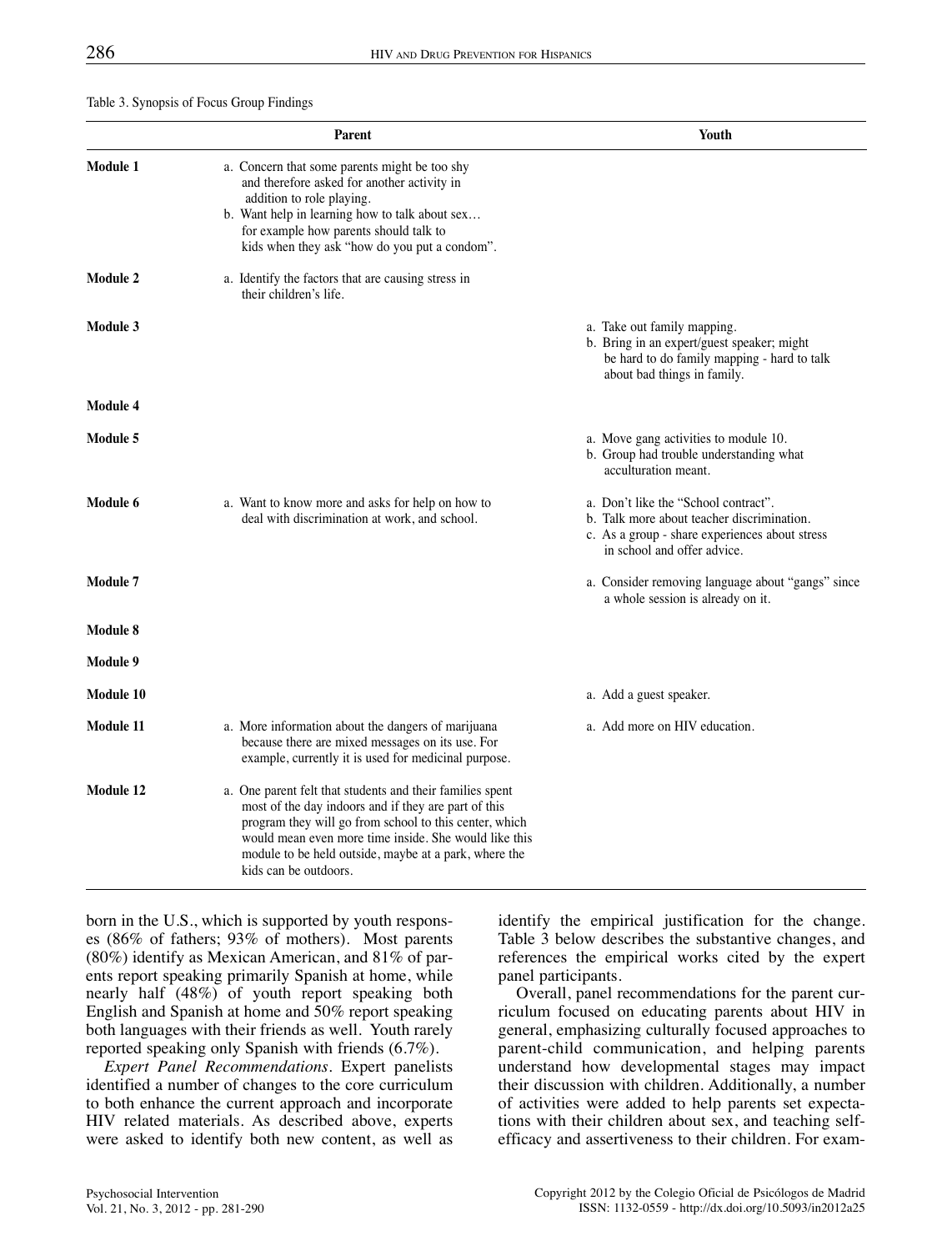ple, our clinical expert emphasized the "need to partner with members of the community, understand their mistrust, fears, and stigma associated with HIV" that we "be aware that culture [of the country of origin] is not *bad* or *good,* that it just may be *different* from U.S. culture". Finally, one expert panelist stated that we must "ensure we use multiple strategies including videos, games, group discussion, and homework to ensure parents feel comfortable following through with the program recommendations".

Youth program adaptations also included basic HIV education, along with activities to help youth make healthy sexual decisions. These strategies were intended to help youth a) understand the role of stress and sexual decision-making, b) understand and combat peer pressure, c) create decisional balance in sexual decision-making, and d) communicate effectively with their parents about intimate relationships and sex. Content was also added to discuss with youth the differences between more traditional views of sex from their countries of origin, as well as how that may be different from their perception of U.S. views towards sex. As the literature suggested (AAP, 2002), an overarching recommendation was to create neutral content that did not necessarily discourage youth from sex, while illustrating some of the dangers that may occur as a result (e.g., HIV risk, pregnancy). As one expert stated, "for most of these kids, it is not their first time hearing this information, so you have to make it interesting and non-judgmental if you want to be effective".

*Focus Group Recommendations.* During the focus group, participants were asked to reflect on two questions: 1) What do you like or dislike about this module; and 2) In your current life, how do you handle this type of stress. Their responses were then documented in the Focus Group Qualitative Coding Form. In total, parent participant's identified six major changes to the curriculum, while youth participants recommended ten substantive changes, show below.

As shown, the comments made by participants in the focus group ranged from wanting the curriculum to have more information on how to talk to their children about sex and drugs to bringing in guest speakers and including activities/assignments that were practical in nature. For example, some parents asked for the elimination of role-playing, while students wanted the school contract to be removed from the revised FA curriculum. As one participant stated (translated from Spanish), "I know that I would not feel comfortable getting in front of a group and acting something out – some people are shy and you should not force them to participate". As the role-play this individual was speaking about was in the second session, this minor adaptation to the approach may increase trust with participants early in the program delivery. As another participant stated, "we know our kids talk about sex, do drugs…but it is hard for us to talk to them and we need to learn ways". Based upon feedback like this, homework assignments were added for parent participants, to be reviewed in each of the following weeks to identify strengths and barriers to their incorporation of strategies into their family practices.

Once community participant changes were incorporated, phase 3 called for final review of the draft FAR curriculum by our expert panel. After agreement among the expert panel and the research team was reached, and each expert panelist had agreed to the changes, the curriculum, Familia Adelante-Revised, was finalized.

## **Discussion**

The current study sought to employ a structured adaptation approach in the development of an improved prevention curriculum for Hispanic youth and their families as used in other studies (e.g., Holleran & Hopson, 2012). Both experts and community respondents were engaged in the study. The study successfully recruited a varied sample Hispanic parents and youth to learn more about preventative measures for substance abuse and risky sexual behavior. The investigators learned, as hypothesized, that there are a number of new and salient factors playing a critical role in youth's exposure to substance and risky sexual behaviors.

A significant number of HIV prevention related changes were made to the curriculum, corroborated by existing research evidence. For example, the literature makes a strong connection to the importance of parent and youth communication around HIV risk and sexual behavior (e.g., Whitaker & Miller, 2000). Our findings reflect that a large number of changes to the curriculum focus on improving and enhancing parent-child communication about sexually relevant topics. Additionally, relevant content on self-efficacy and assertiveness (Ingram et al., 2008), handling peer pressure (Nahom et al., 2001), and information on weighing the benefits and drawbacks of having sex (AAP, 2002) were added to the existing curriculum.

Following edits and changes to the curriculum based on expert comments, we were able to further elaborate culturally appropriate messaging during the parent and youth focus groups. In some of the parent groups, discussion around the difficulty of talking to children about sexual behavior became apparent. Based upon this anxiety, some strategies were identified for best content delivery (i.e., homework assignments that included simple discussion of the weeks activity) that would make the topic easier for parents and youth to complete. Therefore, while the expert panel was able to easily identify evidence-based content, in many cases it was the community based focus groups that helped to clarify the most appropriate delivery mechanism.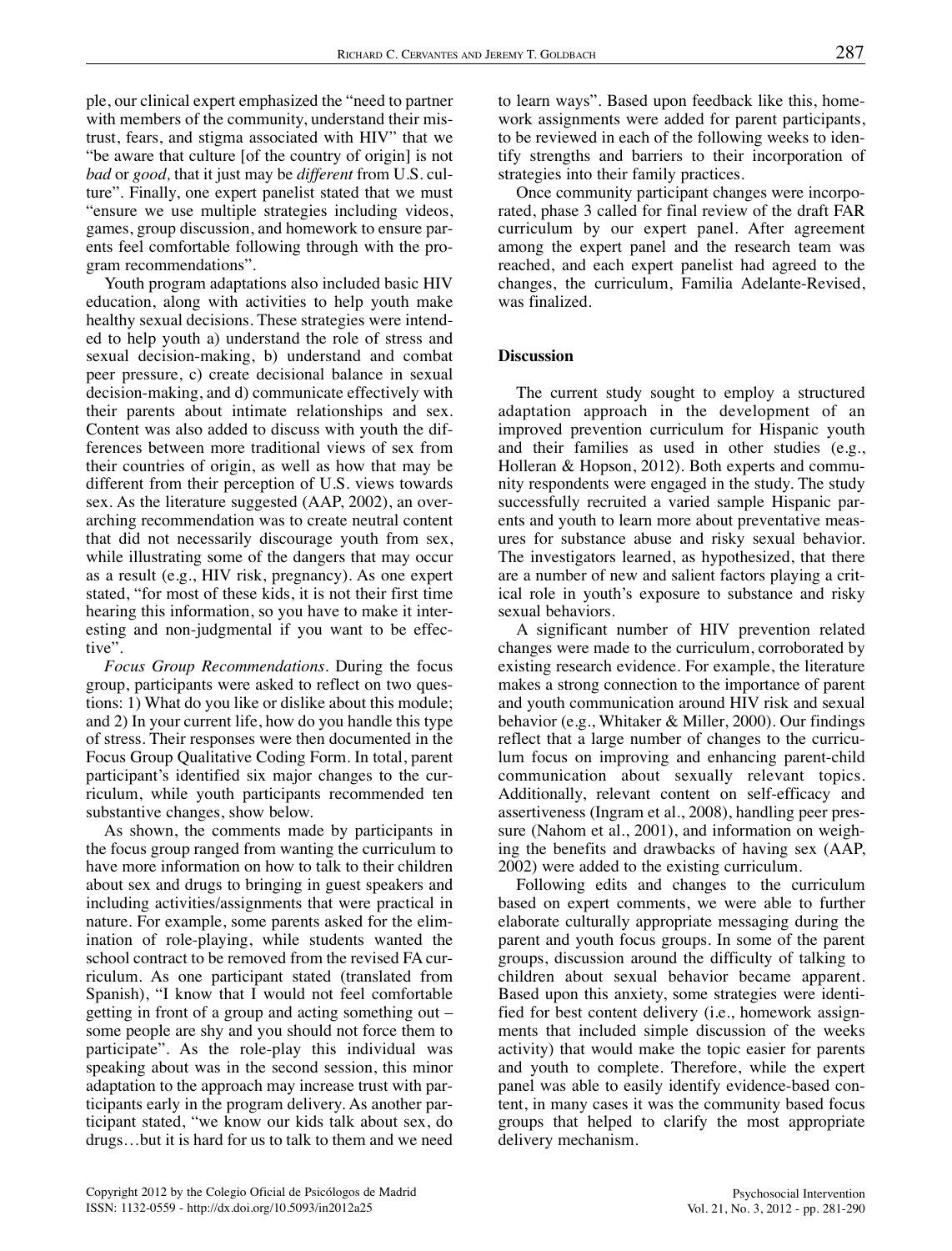By having an expert group with specific experience and knowledge in Hispanic mental health, substance abuse and HIV best practice and research, we were able to expand our inquiry into additional life domain areas, such as health and related substance abuse and HIV topics. In addition, some new content was identified by participating youth that was not in the original Familia Adelante curriculum, and somewhat unrelated to substance use or HIV risk. For example, several youth participants recommended that more information on body image, eating disorders, and healthy nutrition be added to the curriculum. Therefore, given that multiple participants deemed this content relevant, the research team determined it important to add content related to these domains.

There are limitations to the current study. First, although we included focus groups with Mexican, Cuban, Puerto Rican, and Dominican descent youth and families, the majority of participants were of Mexican descent. Thus, the adaptations may not be fully reflective of other ethnic minority communities. Second, the current study design included three unique U.S. sites, a large western city, a small southwestern city, and a large southern east coast city. While this approach ensured access to a variety of Hispanic perspectives, there may be some unique input we were unable to receive from, for example, northeastern or mid-western Hispanic families. Thus, the efficacy of the revised curriculum should be tested through a randomized control trial with diverse Hispanic families across the United States.

# **Acknowledgements**

This research was supported by the National Institute of Minority Health and Disparities, Grant No. 1R43MD006150-01 to Dr. Richard C. Cervantes.

## **References**

- Allen, E., Rhoades, G., Stanley, S., Markman, H., Williams, T., Melton, J., & Clements, M. (2008). Premarital precursors of marital infidelity. *Family Process, 47,* 243-259.
- [AAP] American Academy of Pediatrics. (2002). *Reducing the risk*. Retrieved from http://www.californiasids. com/universal/mainpage.cfm?p=20
- Castro, F. G., Barrera, M., & Holleran Steiker, L. (2006). Issues and challenges in the design of culturally adapted evidence-based interventions. *Annual Review of Clinical Psychology, 6,* 213-219.
- [CDC] Center for Disease Control & Prevention. (2004). Morbidity and mortality weekly report. *Morbidity and Mortality Weekly Report, 53*, 145-147.
- [CDC] Centers for Disease Control and Prevention. (2007).

*Teen birth rates rise for first time in 15 years*. Retrieved from http://www.cdc.gov/nchs/pressroom/07newsreleases/teenbirth.htm.

- [CDC] Center for Disease Control and Prevention. (2008). *Youth risk behavior surveillance-selected steps communities, United States, 2007*. Retrieved from http://www. cdc.gov/mmwr/preview/mmwrhtml/ss5712a1.htm
- [CDC] Centers for Disease Control and Prevention. (2010). *HIV and AIDS among gay and bisexual men*. Retrieved from http://www.cdc.gov/nchhstp /newsroom/docs/Fast Facts-MSM-FINAL508COMP.
- [CDC] Centers for Disease Control and Prevention. (2011). *HIV/AIDS*. Retrieved from http://www.cdc.gov/hiv/topics/surveillance/basic.htm
- Cervantes, R. C., Padilla, A. M., & Salgado de Snyder, N. (1991). The Hispanic stress inventory: A culturally relevant approach to psychosocial assessment. *Psychological Assessment, 3*, 438-447.
- Cervantes, R. C. (1993). The Hispanic Family Intervention Program: An empirical approach toward substance abuse prevention. In B. Kail, R. Mayers, & T. Watt (Eds.), *Hispanic Substance Abuse.* Newbury Park, CA: Sage Publication.
- Cervantes, R. C., & Pratt Peña, C. (1998). Evaluating Hispanic/Latino programs: Ensuring cultural competency. *Alcoholism Treatment Quarterly, 16*, 109-131.
- Cervantes, R. C., Kappos, B., Duenas, N., & Arellano, D. (2005). Culturally focused HIV prevention and substance abuse treatment for Hispanic women. *Addictive Disorders and Their Treatment, 2*, 69-77.
- Cervantes, R., Goldbach, J., & Santos, S. (2011). Familia Adelante: A multi-risk prevention intervention for Latino youth. *Journal of Primary Prevention*, *32*, 225-234.
- Cervantes, R. C., Goldbach, J., yeung, A., & Rey, A. (2012). Development of the environmental strategies instrument to measure adolescent alcohol prevention-related outcomes in community settings. *The American Journal of Evaluation, 33*, 99-111.
- De La Rosa, M., Rugh, D. & Rojas, P. (2005). Substance abuse among Puerto Rican and Dominican gang members in a small city setting. *Journal of Social Work Practice in the Addictions, 5*, 23-43.
- DeNavas-Walt, C. (2005). *Income, Poverty, and Health Insurance Coverage in the United States*: 2004. Retrieved from http://www.census.gov/prod**/**2005pubs/p60-229. pdf
- [DHHS] Department of Health and Human Services. (2011). *Mental Health: Culture, Race and Ethnicity – A Supplement to Mental Health: A report to the Surgeon General. Rockville, MD*. Retrieved from http://www.nc bi.nlm. nih .gov
- Dusenbury, L., Branningan, R., Falco, M., & Hansen, W. B. (2003). A review of research on fidelity of implementation: Implications for drug abuse prevention in school settings. *Health Education Research*, *18*, 237-256.
- Friedman, S. B., Fisher, M., Schonberg, S. K., & Alderman, E. M. (1998). *Comprehensive Adolescent Health Care* (2nd ed.). (pp. 676-679). St. Louis: Mosby.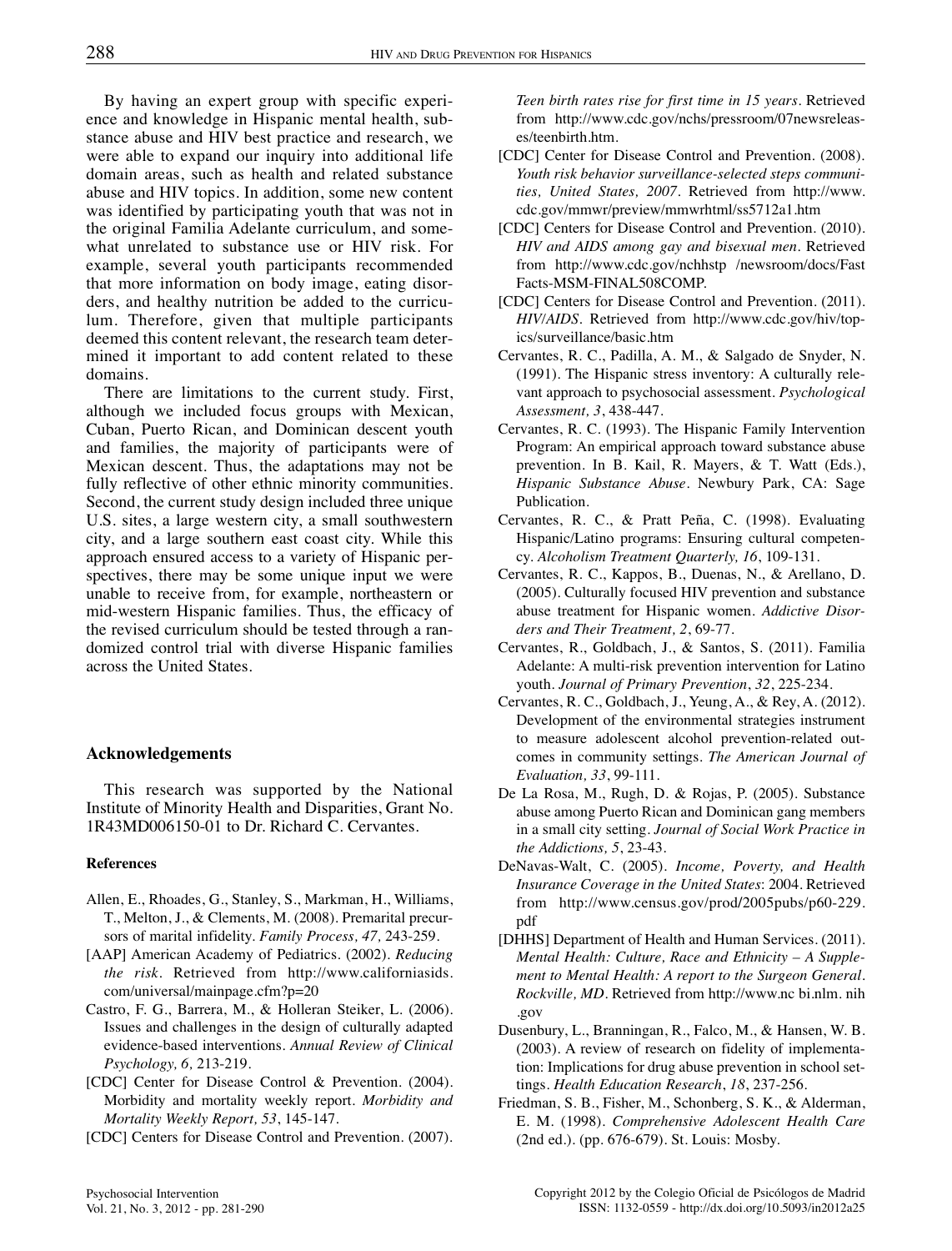- Gilliam, A., Davis, D., Barrington, T., Lacson, R., & Phoenix, U. (2002). The value of engaging stakeholders in planning and implementing evaluations. *AIDS Education and Prevention, 14* (3, Suppl.1), 5-17.
- Guilamo-Ramos, V., Bouris, A., Jaccard, J., Lesesne, C., & Ballan, M. (2009). Family mediators of acculturation and adolescent sexual behavior among Latino youth. *Journal of Primary Prevention, 30*, 395-419.
- Guilamo-Ramos, V., Bouris, A., & Gallego, S. (2012). Latinos and HIV: A framework to develop evidence-based strategies. In C. C. Poindexter (Ed.), *Social services and social action in the HIV pandemic: Principles, method, and populations*. Hoboken, NJ: John Wiley & Sons.
- Hecht, M. L., Marsiglia, F. F., Elek, E., Wagstaff, D. A., Kulis, S., Dustman, P. L., & Miller-Day, M. (2003). Culturally-grounded substance use prevention: an evaluation of the keepin' it R.E.A.L. curriculum. *Prevention Science. 4*, 233-248.
- Hershberger, S., Wood, M., & Fisher, D. (2003). A cognitive–behavioral intervention to reduce HIV risk behaviors in crack and injection drug users. *AIDS and Behavior, 7*, 229-243.
- Holleran, L. K., Castro, F., Coard, S., Kumpfer, K., Nyborg, V., & Stephenson, H. (May, 2005). *Moving towards state of the art, culturally relevant prevention interventions for minority youth*. Panel presentation at Society for Prevention Research Annual Meeting, Washington, DC.
- Holleran, L. K. (2008). Making drug and alcohol prevention relevant: Adapting evidence-based curricula to unique adolescent cultures. *Family & Community Health, 57*(S), S52-S60.
- Holleran, L. K., & Hopson, L. M. (2012). Methodology for evaluating an adaptation of evidence-based drug abuse prevention in alternative schools. *Children in Schools*, *30* 116-127.
- Ingram, B. L., Flannery, D., Elkavich, A., & Rotheram-Borus, M. J. (2008). Common processes in evidencebased adolescent HIV prevention programs. *AIDS and Behavior, 12*, 374-383.
- Kumpfer, K. L., Alvarado, R., Smith, P., & Bellamy, N. (2002). Cultural sensitivity and adaptation in family based prevention interventions. *Prevention Science, 3*, 241-246.
- Florida Department of Health, Bureau of HIV/AIDS. (2010). *Latino Issues Survey.* Retrieved from http://www . wemakethe change.com/wpcontent /uploads /latinosummitfacts.pdf
- Lescano, C. M., Brown, L. K., Raffaelli, M., & Lima, L. (2009). Cultural factors and family-based HIV prevention intervention for Latino youth. *Journal of Pediatric Psychology, 34*, 1041.
- Minkler, M., & Wallerstein, N. (Eds.). (2003). *Community based participatory research for health*. San Francisco: Jossey-Bass.
- Monitoring the Future. (2008). *Monitoring the Future National Survey Results on Drug Use, 1975-2008 Volume II*. Retrieved from http://monitoringthe future.org/pubs /monographs/vol2\_2008.pdf
- Morales, L. S., Lara, M., Kington, R. S., Valdez, R. O., &

Escarce, J. J. (2002). Socioeconomic, cultural, and behavi oral factors affecting Hispanic health outcomes. *Journal of Health for the Poor and Underserved*, *13*, 477-503.

- Morgan, D. L. (1997). *Focus groups as qualitative research* (2nd ed). Newbury Park, CA: Sage.
- [MMWR] Morbidity and Mortality Weekly Report. (2011). Mental Illness Surveillance Among Adults in the United States. Atlanta, GA: Centers for Disease Control.
- Nahom, D., Wells, E., Gillmore, M., Hoppe, M., Morrison, D., & Archibald, M. (2001). Differences by gender and sexual experience in adolescent sexual behavior. *Journal of School Health, 71,* 153-158.
- [NIDA] National Institute on Drug Abuse. (2011). Preventing *Drug Abuse among Children and Adolescents*. Retrieved from http://drugabuse.gov/preven tion/index .html
- [NSDUH] National Survey on Drug Use and Health. (2007). *Results from the 2007 National Survey on Drug Use and Health: National findings.* Rockville, MD: U.S. Department of Health and Human Services. Retrieved from http://www.samhsa.gov/data/NSDUH/2k10NSDUH/2 k10Results.htm
- Nelson, A., & Arthur, B. (2004). Storytelling for Empowerment: Decreasing at-risk youth's alcohol and marijuana use. *Journal of Primary Prevention*, *24*, 169-180.
- Pemberton, M., Colliver, D., Robbins, T., & Gfroerer, J. (2011). *Underage Alcohol Use: Findings from the 2002- 2006 National Survey on Drug Use and Health*. Substance Abuse and Mental Health Services Administration. Retrieved from http://www.oas.samhsa.gov/underage 2k8/toc.htm
- Prado, G., Schwartz, S., Pattatucci-Aragón, A., Clatts, M., Pantin, H., & Fernandez, M. I. (2006). The prevention of HIV transmission in Hispanic adolescents. *Drug and Alcohol Dependence, 84S,* S43-S53.
- Robles, N. R., Pastor, L., & Manjon, M. (2004). Lercanidipine in diabetic patients with renal failure. *Nefrologia, 24*, 338-43.
- Rotheram-Borus, M. J., Murphy, D. A., Coleman, C. L., Kennedy, M., Reid, H. M., & Cline, T. (1997). Risk acts, health care, and medical adherence among HIV+ youths in care overtime. *AIDS Behavior, 1*, 43-52.
- Szapocznik, J., Prado, G., Burlew, K., Williams, R. A., & Santisteban, D. A. (2007). Drug abuse in African American and Hispanic adolescents: Culture, development and behavior. *Annual Review of Clinical Psychology, 3*, 77-105.
- Shedlin, M. G., Decena, C. U., & Oliver-Velez, D. (2005). Initial acculturation and HIV risk among new Hispanic immigrants to New york. *Journal of the National Medical Association, 97*(7), 32S-36S.
- Smedley, B.D., Stith, A.y., & Nelson, A. R. (2002). *Unequal treatment: Confronting racial and ethnic disparities in health care. Institute of Medicine Report.* Washington, D.C.: National Academy Press. Retrieved from http:// www.nap.edu/openbook.php?isbn=030908265X
- Stewart, D. W., Shamdasani, P. N., & Rook, D. W. (2007). *Focus Groups: Theory and Practice* (2nd ed.). Thousand Oaks, CA: Sage.